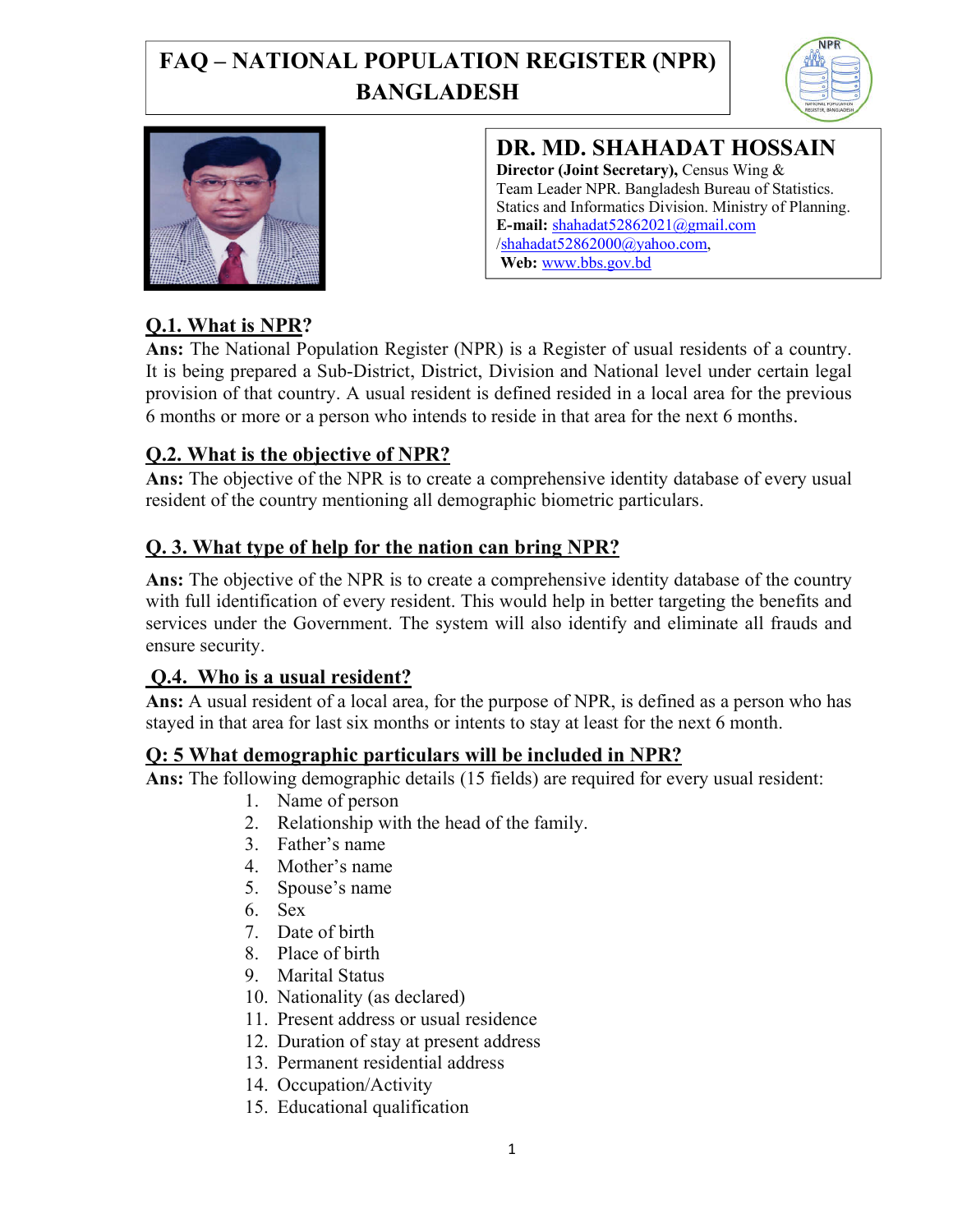## **Q: 6. What biometric particulars will be considered for NPR?**

**Ans:** The following biometric details (4 fields) are required for every usual resident:

- 1. 10 fingerprints
- 2. Photograph
- 3. 2 IRIS
- 4. DNA

# **Q.7. How NPR will face the issue of de-duplication and Unique Identification Numbers (UIN)?**

**Ans:** Once the collection of demographic and biometric data is collected, the data base is subjected to process ten fingerprints and Iris attributes. Each individual is then issued a Unique Identification Number (UIN). All types of deduplication will be eliminated automatically through the system.

### **Q: 8. How the people will be able to know that the NPR work is going on?**

**Ans:** National and local all media (i.e, social medias, print and electronic medias ) will advertise their best level. The biographic data along with the photograph and UIN number is then printed and displayed in the local NPR work office inviting claims and objections from the public at large. The lists will also scrutinize by the local officials and assigned committees. This process of social audit will bring transparency and equity.

## **Q. 9. How Claims and objections of the people will be faced?**

**Ans:** Assigned Government officials at the local, sub-district, district and state level will be responsible to deal the claims & objections of the whole mechanism, they must ensure timebound disposal of each case.

### **Q. 10. How the finalization of NPR Data base will happen?**

**Ans:** Once all claims and objections have been dealt with and the corrections are carried out, the local authorized official will sent the data to the highly secure central data base for permanent storage.

### **Q. 11. Whether BBS will Issue any identity (smart) Cards?**

**Ans:** No. BBS will never issue any ID card to any resident. Identity Cards and other card or documents (if needed) will be issued to residents by the respective authority/organization.

### **Q. 12. How the maintenance of the NPR database will happen?**

**Ans:** A mechanism of continuous update of the database will be formulated under this scheme. Capacity of data center will be enough to handle NPR. Besides a system will work permanently for counting, recording and updating birth and deaths, alteration in name ( if needed )etc. An independent National network will be set up for this purpose.

### **Q. 13. Will the NPR include people who are not citizens of Bangladesh?**

**Ans:** Yes. The NPR must include citizens as well as non-citizens of Bangladesh. The fact, inclusion in NPR does not confer a right to any person to claim citizenship of the country.

### **Q. 14. How is a person could be registered for NPR?**

**Ans:** During the first phase of Census 2011, enumerators have visited every household and have collected the details and National Household Data (NHD). These data will be included and other all relevant data will be incorporated. Through CAPI scanned the data has been entered into electronic database languages Bangla or English (both or any one). Face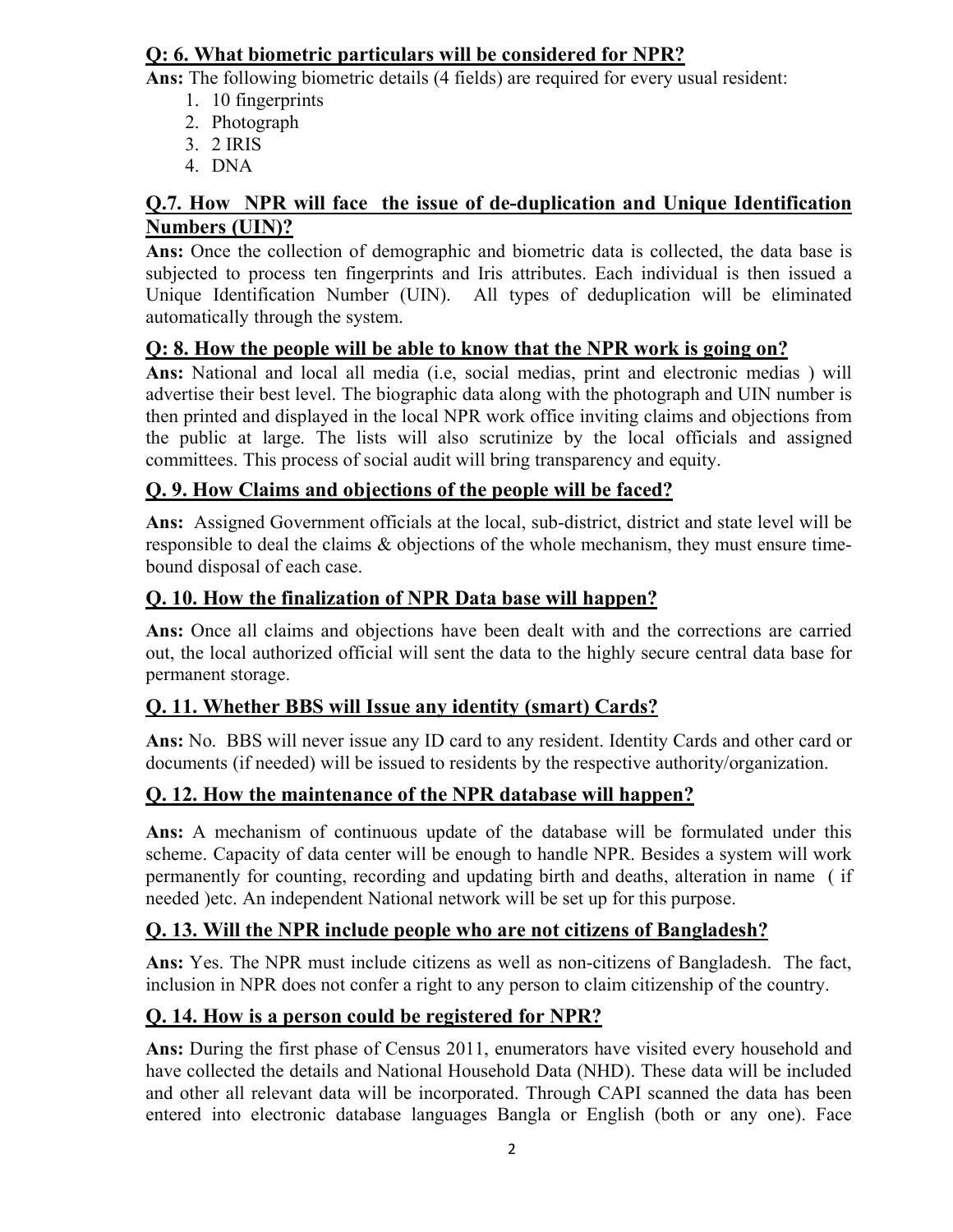Photograph, ten (10) fingerprints, 2 iris images and DNA will be added to the NPR against every person. Enrolment must be done in the presence of particular authorized Government servants appointed purposively.

### **Q. 15. How the public will be able to know that the biometric camps are ongoing for NPR?**

**Ans:** Publicity will be done in the local areas regarding the duration and location of the enrolment camps. Intimation will be completed house to house before commencement of such camps, and visible possible vicinity. Besides, public will be informed enough through meeting, announcement through mikes, drum beatings, posters, meetings etc.

### **Q. 16. What new records will be required to register into NPR?**

**Ans:** No new records or papers/documents will required for registration in the NPR. Everything will run on existing information. The details for NPR have already been collected during the work and an acknowledgement slip will be given to the incumbent. This should be carried to the enrolment camp. However, ID Number, Passport number, Ration Card number, Driving license number (if any) etc. will be collected from each household.

### **Q. 17. Is any payment required for enrolment in NPR?**

**Ans:** No. The enrolment will be done total.ly cost free. No payments have to be made to anybody for this purpose. In case, if any corruption happens it must be reported immediately to the local authorities, Complaints can also be registered over the e-mail and over SMS etc

### **Q. 18. What is to be done if the acknowledgement slip is lost?**

**Ans:** It is not a problem at all. It might happen. But the counter foil of acknowledgement slip will be available at the camps with the officials concerned will deal it properly.

### **Q. 19. What is to be done if the household has not been covered during last Census or if the individual has changed the address?**

**Ans:** A new NPR form will be delivered at the camp and have to be filled up there. The filled in forms should be submitted to the camp. These forms information will be verified by the authorities and then individuals biometric will be captured in due process.

#### **Q. 20. What is to be done if an individual misses the camp?**

**Ans:** Two camps will be held in every local area after a logical gap. If any individual misses the camps also, intimation will be given for availing next camp. A chance will wait for them to enroll at camps that would be set up at the sub district level until designate that individuals name will be struck off the NPR.

## **Q. 21. How can a person, whose name has been struckd off from the NPR will reenter in the NPR?**

**Ans:** A person whose name has been struck off from the NPR would be required to apply with a fresh form having required document to the authorized officials. After the verification process is completed, the designated officer would pass an order allowing the data in NPR system.

#### **Q. 22. How will the data collected for NPR wil be authenticated?**

**Ans:** The demographic data has been collected by a Government servant at the doorstep of the individual. Then verification of the acknowledgement slip will be given. After that, the biometric data along with documents will be incorporated. Then claims and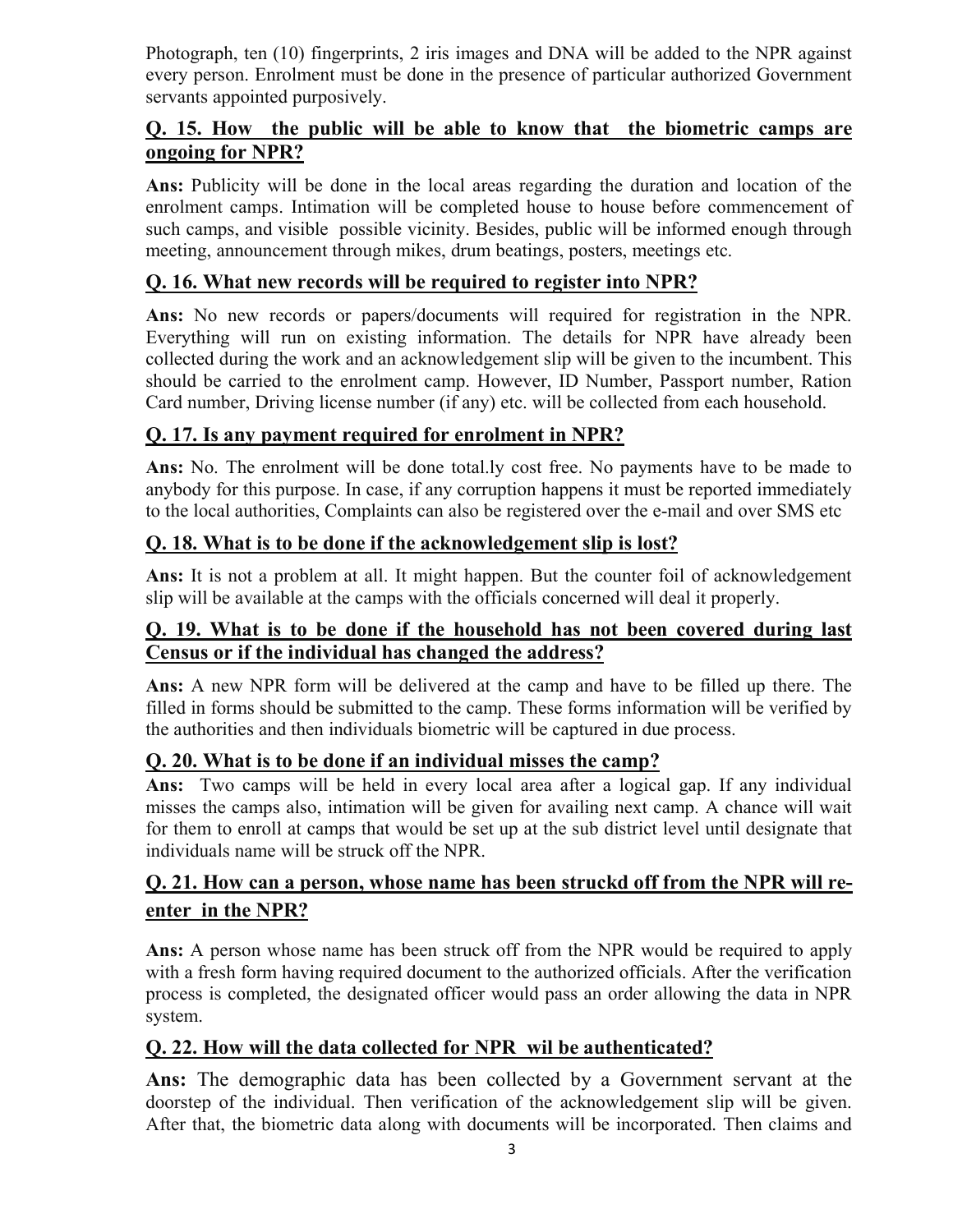objections if any will be handled properly. The lists will also be scrutinized by the local authorized officials. These lists would also be verified by the committees. Once the vetting by the local authorities being completed, the process for NPR database will be finalized.

#### **Q. 23. What are the legal provisions under which the NPR is mandated as a work of BBS?**

**Ans** : The following legal documents are enough to handle the NPR. No additional legal mandate will be needed, such as;

#### **1. Statistics Act, 2013.**

**Section 6:** "For carrying out the purposes of this Act, the functions of the Bureau shall be as follows, namely: **6 (p)** to make National Population Register and update the same, from time to time;"

#### **2. Allocation of Business-(Updated 2017)**

(B. Statistics and Informatics Division)

- 1. All matters relating to Statistics and Informatics.
- 2. Formulation and revision of policy on Statistics and Informatics.
- 3. Preparation, maintenance and revision of National Population Register (NPR) as a central repository jointly with other government agencies.
- 4. Providing assistance for creation and maintenance of departmental system linked to NPR.
- 5. Providing NPR based services securely to various government and nongovernment agencies and ensuring appropriate access control.

#### **3.National Strategy for Development of Statistics (NSDS)-set Goal of Developing NPR by Census Wing BBS.**

#### 1**.Strategic Goals : Census Wing, BBS**

- 2. Developing National Population Register (NPR)
	- 2.1: Preparing the NPR

2.2: Integrating NPR with civil Registration and other Departmental Registers (Database)

2.3: Continuous updating of the System.

#### **4.Under 8th Five Year Plan**:

"Statistics and Informatics Division is mandated for preparing National Population Register (NPR) according to the Allocation of Business, 1996 (revised up to April 2017), Statistics Act 2013 and National Strategy for the Development of Statistic (NSDS). As a National Statistics Office, Bangladesh Bureau of Statistics (BBS) will prepare and update the NPR to provide information of each and every individual of the country with a unique identification number for ensuring effective service delivery."

### **Q. 24. Is there any penalty for providing worng information willfully or otherwise?**

**Ans:** Yes, as per Statistics Act, 2013 ( Sec- 13 &18 ).

#### **Q. 25. Do we need any other law for preparing NPR?**

**Ans:** No. Present legal instruments are enough to perform this job.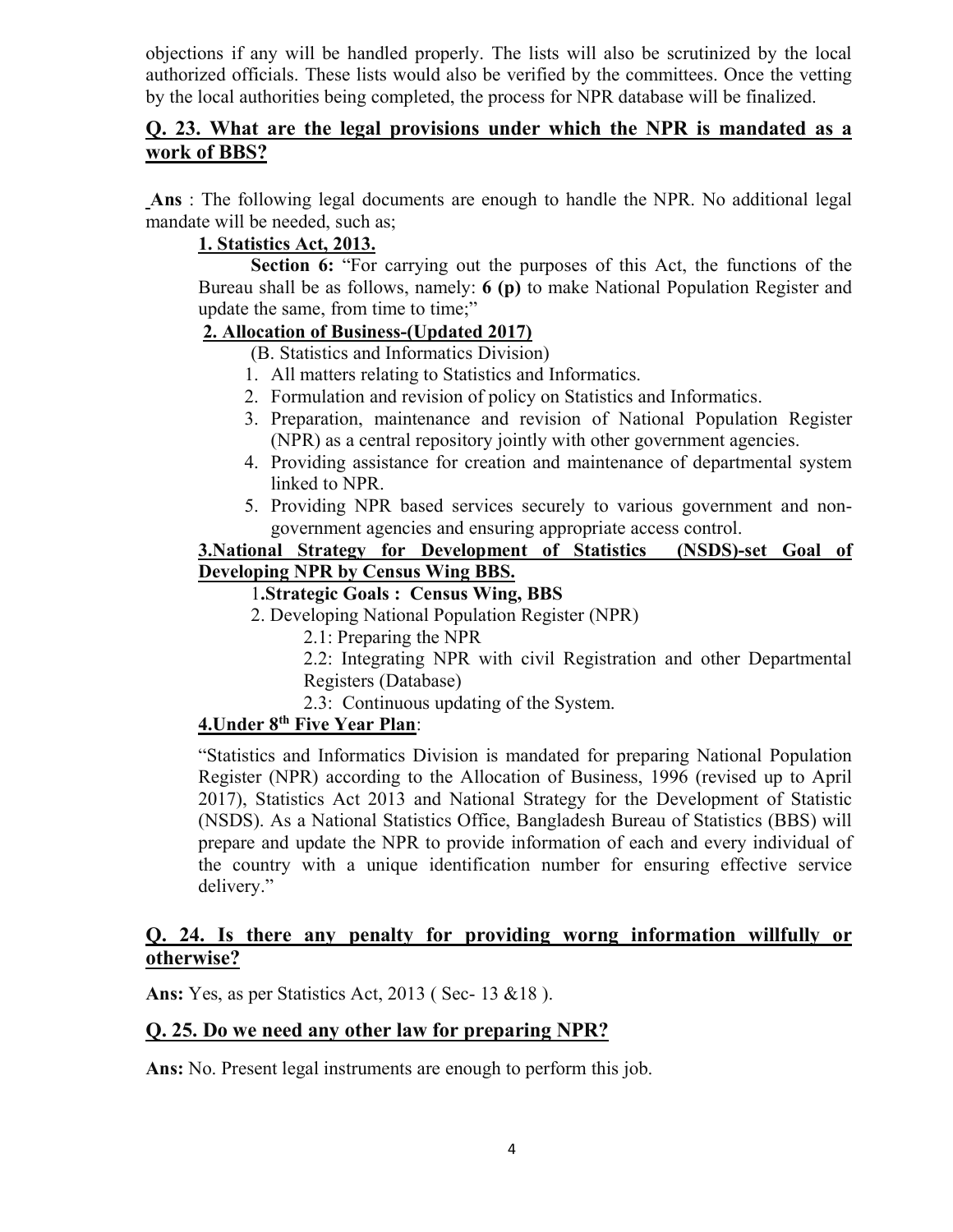# **26.What do you mean by Civil Registration ( CR ) ?**

**Ans:** Civil registration is defined as the continuous permanent and compulsory recording occurrences of VITAL events – birth, death, fetal death, marriage, divorces, judicial separation, adoption, legitimation and recognitions.

### **27. What do you mean by enrollment?**

**Ans:** Enrollments means the exercise of collection and recording in prescribed manner thereof the demographic as well as bio metric data of the usual resident of Bangladesh.

### **28. What do you mean by MIS for NPR?**

**Ans :** MIS means Management Information System- Online MIS tools will be developed and on NPR's behalf supervision and monitoring of the entire process of demographic an biometric enrollment and printing process will done.

### **29. What do mean by NGO?**

**Ans:** Non-Government Organizations (NGO)-registered with NGO Affairs Bureau under Prime Minister's Office.

### **30.If there is no internet connection at any place, then how the NPR activities will be performed ?**

**Ans:** In fact, everywhere in Bangladesh there are more or less opportunity exists for internet connections. But due to any unusual event if any disruption happens, then offline system will work for it and there will be alternative standby provision for auto updating**.**

### **31. Why does the Government want to get so much data about the people?**

Ans : Due to following reasons the Govt. want to get all relevant data:

#### **I. Identifying own citizens**

- 1) The first is the assertion that every country must have a comprehensive identity database of its residents with relevant demographic details.
- 2) It will help the government to formulate policies better and also aid national security.

#### **II. Streamlining data**

- a) To justify the collection of data such as driving license, voter ID and TIN numbers etc. it will only ease the life of those residing in Bangladesh by cutting red tape.
- b) Not only will it help target government beneficiaries in a better way, but also further cut down paperwork and red tape in a similar manner.

#### **III. Preventing duplication of data**

- a) It is common to find different date of birth of a person on different government documents. NPR will help eliminate that.
- b) With NPR data, residents will not have to furnish various proofs of age, address and other details in official work. It would also eliminate duplication in voter lists, government insist etc.

#### **32: What do you mean by checking of records?**

**Ans:** Personal information collected and verified for each person by the authorized personnel on the selected data fields using particular method.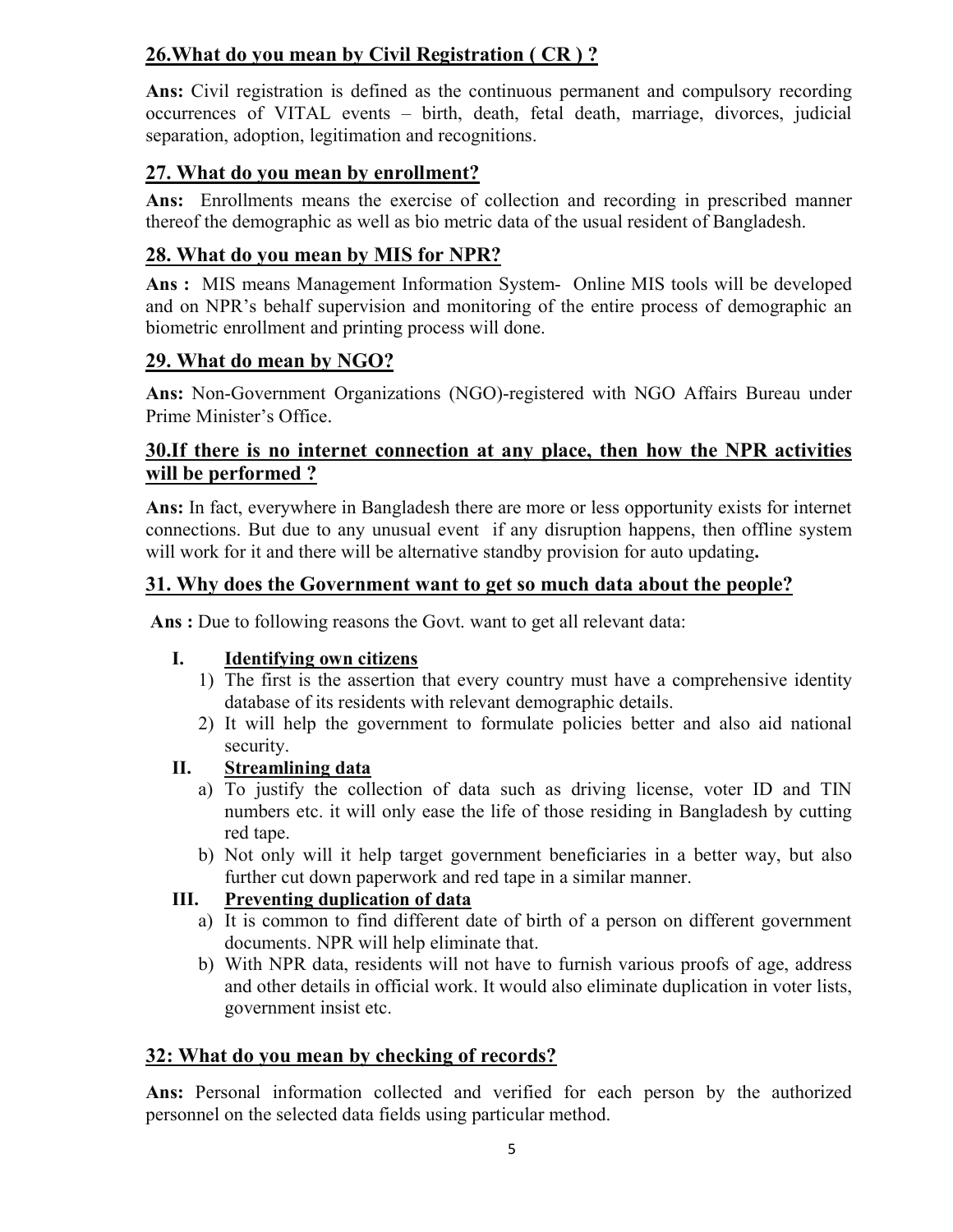## **33. What is the connection between NPR & NID?**

**Ans :** National Identity Card( NID**)** is a compulsory identity document issued to every Bangladeshi citizen upon turning 18 years of age. The NID is a government issued photo ID just like the Bangladeshi Driver's license, which is also a biometric, microchip embedded, smart identity card. The NID is required by Bangladeshi citizens for multiple essential public services, such as obtaining utility connections, as well as private services, such as opening bank accounts, in Bangladesh.

The NPR is a register of usual residents of the country. Like other database the NID data will be connected with NPR. No one can edit or update NPR data except authorized person of NPR. But anyone can view it. But the National Population Register (NPR)will contain biometric & demographic data of all individuals of all the residents .If there is not supporting documents for recording in NPR then self-declaration of the particular person will be treated enough for data entry in the population register.

### **34. Who will held responsible for providing data on behalf of a family?**

**Ans**: It will be the responsibility of the head of every family, during the period specified for preparation of the National Population Register, to give the correct details of name and numbers (i.e TIN number, mobile number, Voter ID card, driving license (if any) ) of members and other particulars of the family of which he/she is the head. In the case of dependents, such as minor ( who has not attained the age of eighteen years) and or disable will be the responsibility of reporting the particulars under shall be of the head of the family.

### **35.Who will be eligible for enumeration in NPR?**

**Ans :** The following persons will be eligible for enumeration in NPR;

- a. Who are present in the household during the period of enumeration
- b. Who are normal residents of the household and have stayed there for part of the enumeration period.
- c. Who are normal residents of the household but are not present at the time of visit and are expected to return back within the period of enumeration.

The visitors, domestic servants, tenants, drivers or other such person (s) who are found to be residing with the household and full fill the above three criteria's should be included in the enumeration. It is important that every person male or female, aged or infant is counted only once, without omission or duplication.

NPR will not cover foreign nationals having diplomatic status and refugees. However, foreign nationals not enjoying diplomatic status and Bangladeshi nationals employed and staying with them in the Foreign Missions will have to be covered. It would therefore, be necessary to cover every household found within House listing Block.

Households of Defense and similar Service Personnel will be eligible for enumeration if they are residing in civilian areas. The enumeration of Defense and similar Service Personnel who are living in strictly military or restricted areas (special charges) would not be done while undertaking updating of NPR. The enumeration of hard to reach and other special case must be handled specially.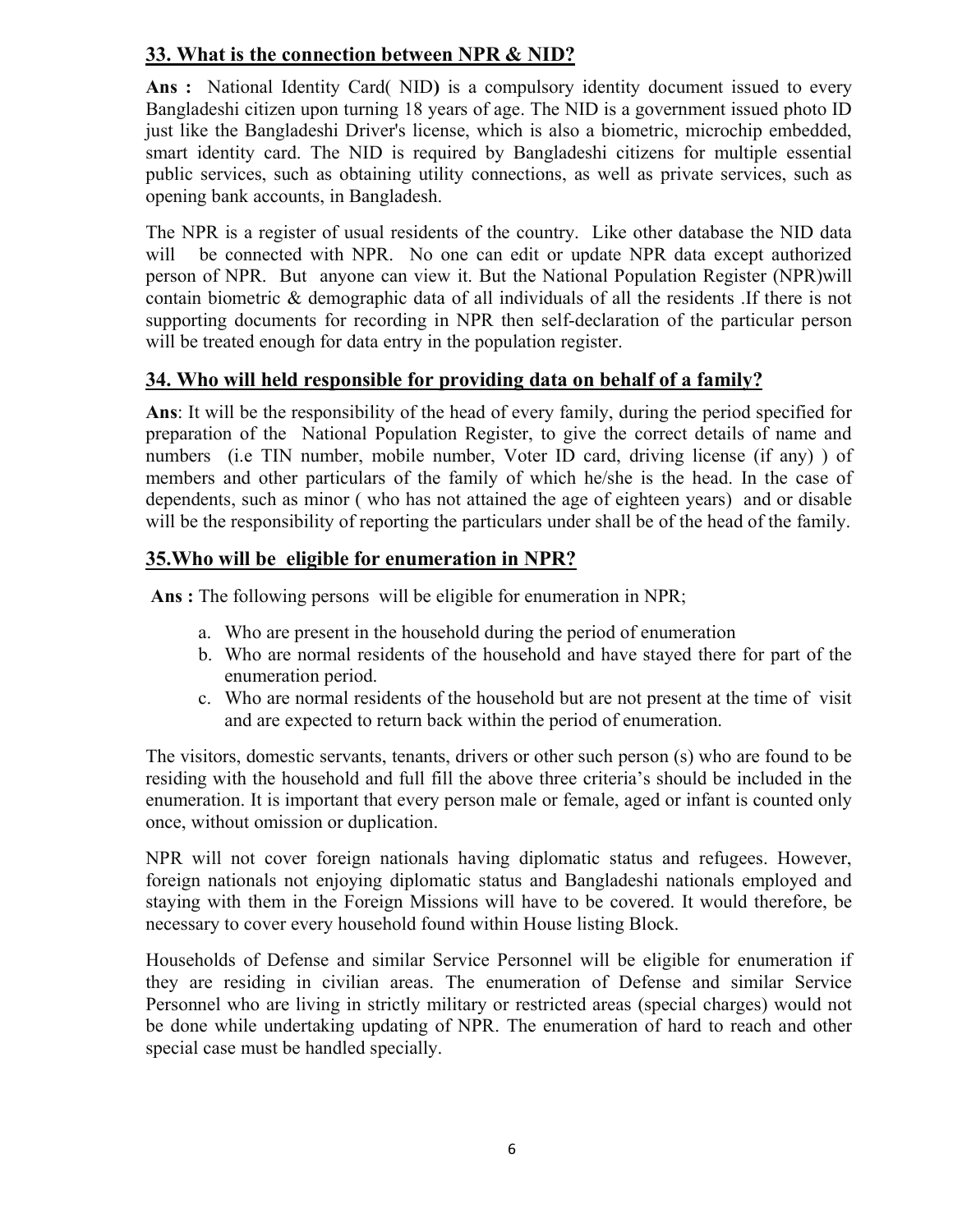### **36. Is it possible to provide information to NPR for an illiterate person?**

**Ans :** Nobody needs to be worried about the literacy of person . Every human being ( i.e. physically fit or unfit , male or female, child or old ,) will be covered. It will be the responsibility of assigned NPR personnel to collect and record all types of data. They will run door to door using CAPI. No one left behind.

### **37. How a person can know that his/her data has been recorded properly in NPR?**

**Ans :** Once data has been recoded then it will be displayed and electronically under an auto system. No password or code ward will be required. Anybody can check data from anywhere using electronic device but nobody will be able to edit it except the authorized personnel.

#### **38. If anyone has no written proof or legal document, how his data will be enumerated in NPR?**

**Ans :** In some cases proof might be needed. But due to some valid reasons, or if the situation demands that providing any proof or legal document is impossible, in that case oral expression of that particular person will be recoded on good faith. But the person must speak truth and it must be ensured by the enumerator.

### **39. What do you mean by Computer-Assisted Personal Interviewing (CAPI) and how it works?**

**Ans:** Computer-Assisted Personal Interviewing (CAPI**)** is a face to face interviewing technique in which the respondent or interviewer uses an electronic device to answer the questions. The enumerators use electronic questionnaires on Laptops, Tablet PCs, Smartphones or other hand held electronic devices to conduct face to face interviews. Interviewing technique should as follows;

- 1. Either the respondent or an interviewer operates a device (this could be a laptop, a tablet or a smartphone) and answers a questionnaire.
- 2. The questionnaire is an application that takes the respondent through a set of questions using a pre-designed route based on answers given by the respondent.
- 3. Help screens and courteous error messages are provided.
- 4. Colorful screens and on and off-screen stimuli can add to the respondent's interest and involvement in the task.
- 5. CAPI is also used to interview households, using sampling techniques like random walk to get a fair representation of the area that needs to be interviewed.

### **40. What are the advantages and benefits of using CAPI?**

**Ans**: Advantages of CAPI:

- 1) Integrated Maps and Global Positioning System (GPS ) could be easily used.
- 2) Computerized case management system .
- 3) Automated skip patterns
- 4) Simultaneous process for data collection, data capture, editing and consistency and non –response check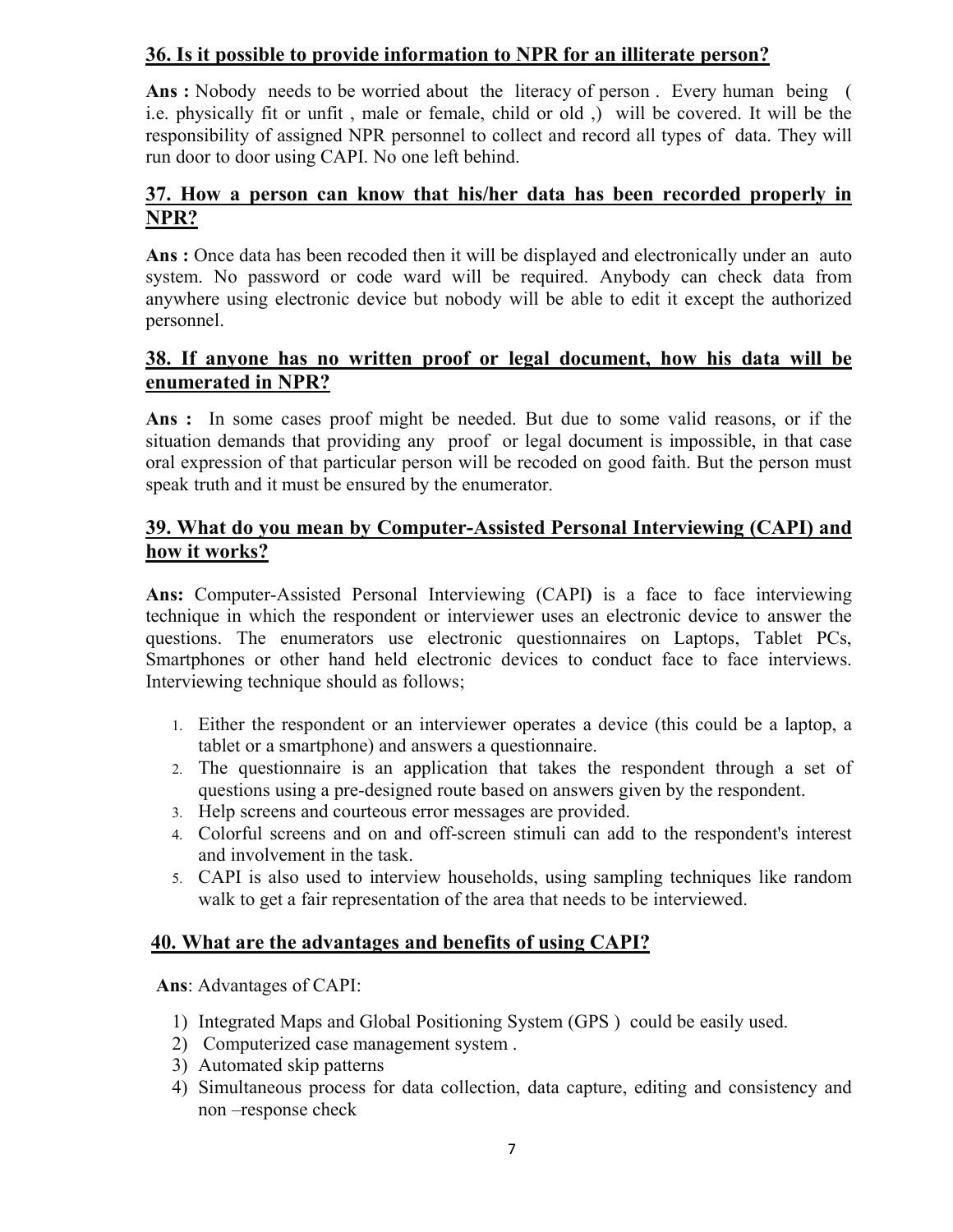- 5) Automated coding
- 6) Ability to pre-load questionnaire responses and customized questions.

### **Main BENEFITS of CAPI:**

### **1. Time benefits of CAPI:**

- 1) No data entry period
- 2) Communication and Analysis immediately possible
- 3) No much cleanings and all those struggles

# **2. Cost benefits of CAPI:**

- 1) Printing of Questionnaire
- 2) Transport of Questionnaire to and from HQ
- 3) ICR scanning : operators salary, computers room
- 4) Storage space Extra utilization of data in a cheaper and easier form;

## **3.Quality benefits of CAPI:**

- 1) Quality check control
- 2) Quick Feed back
- 3) Easy modification of questionnaire
- 4) The introduction of various validity checks and control totals, which eliminated wrong data and made it possible to balance the file.

## **Other Benefits of CAPI might be as follows;**

- 1. The face-to-face setting allows the interviewer to capture verbal and non-verbal feedback.
- 2. Personal interviewing allows for interviews of longer duration.
- 3. Modern devices can record audio feedback from respondent, track GPS location and allows pictures to be taken of the interview, thus adding to the quality of the data.
- 4. There is no need to transcribe the results into a computer form. The computer program can be constructed so as to place the results directly in a format that can be read by statistical analysis programs.
- 5. The presence of an interviewer helps when probing for spontaneous awareness of certain topics.
- 6. The interviewer can verify that the respondent answering the questions is the person that needs to be interviewed.

# **41. Is there any limitation of CAPI?**

**Ans:** Yes, CAPI is not free from limitations. Such as;

- 1. It is a relatively expensive means of interviewing.
- 2. In comparison to web interviewing it can be more time consuming to gather data.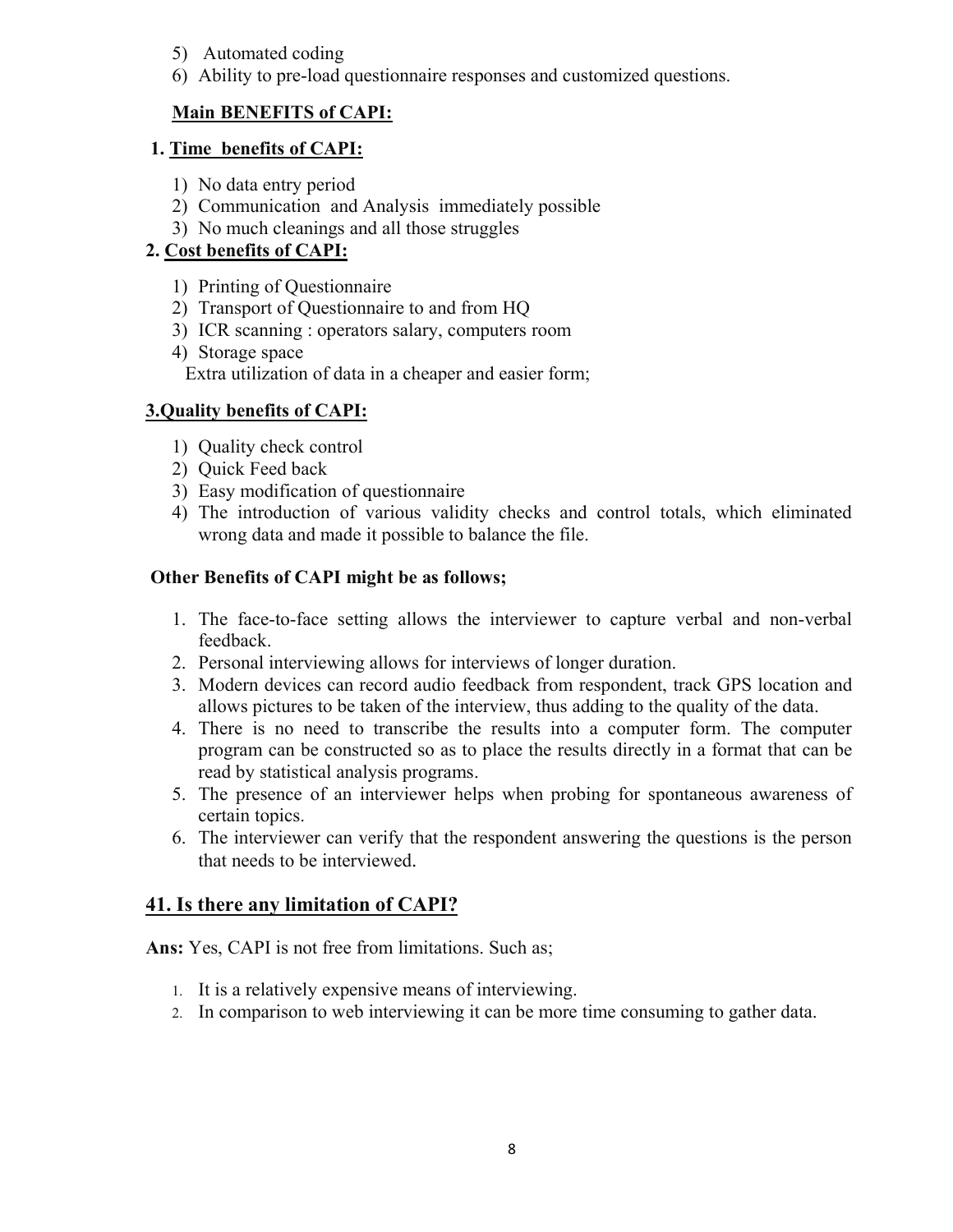### **42: Is there any relationship between National Population Register (NPR ) and National Planning ?**

**Ans:** Off course there is a strong relationship between National Population Register (NPR) and National Planning. In fact, nothing is more useful for a country of the world at the present time than to have at their disposal an efficient means of producing statistics of different kinds, especially those which are indispensable to Govt.'s for the preparation of their economic and social development plAns: A systematic presentation of the relevant statistics is possible if the operations involved in preparing a work program for a population register are suitably coordinated with the data-processing activities. A population register can, however, in cases where the necessary requirements are met, constitute an effective and economical auxiliary apparatus, within a national statistical system, for the collection of accurate and pertinent information which would be difficult to obtain in any other way. Finally we can say that data-driven planning helps achieve this because it optimizes performance in multiple areas of operations and allows you to create hyper-efficient strategies that increase leads, optimize pricing, boost sales conversions, retain more customers and establish the best possible business infrastructure

### **43. What would be the characteristics of a model NPR?**

**Ans:** For getting a model National Population Register (NPR) the following basic characteristics must be covered:

- 1. Must have a Nation-wide coverage;
- 2. The individual as the unit of investigation and control, with no distinction as between social groups;
- 3. Authorization by a legal instrument (law, regulations, etc.) whereby the declaration of information is made.
- 4. A centralized or decentralized system of organization (according to needs and circumstances of the country);
- 5. Standardized definitions which can be used both for current statistical and for census purposes;
- 6. Availability of suitable personnel;
- 7. Availability of accurate and complete information that is systematically kept up to date, and periodic verification of the accuracy of the information;
- 8. Close links with all censuses, surveys and all types of collected data ;
- 9. Use of all modern electro-mechanical equipment or of electronic computers for the processing of the information.

# **44. Do you think that for preparing a NPR Bangladesh can enjoy some sort strengths?**

**Ans** : Yes, Bangladesh can enjoy the following strengths for preparing NPR. Such as:

1. The current government has resurrected that vision and made it ready for the  $21<sup>st</sup>$ century highly globalized world and names it Digital Bangladesh. Although Bangladesh has its own limitations in resources, capacity and knowledge, the country's potential in human resources can be tapped through appropriate use of ICT tools. The government is committed towards reaching the goal of a knowledge based and middle income country by2021.With an actionable ICT Policy 2009, Right to Information Act and ICT Act that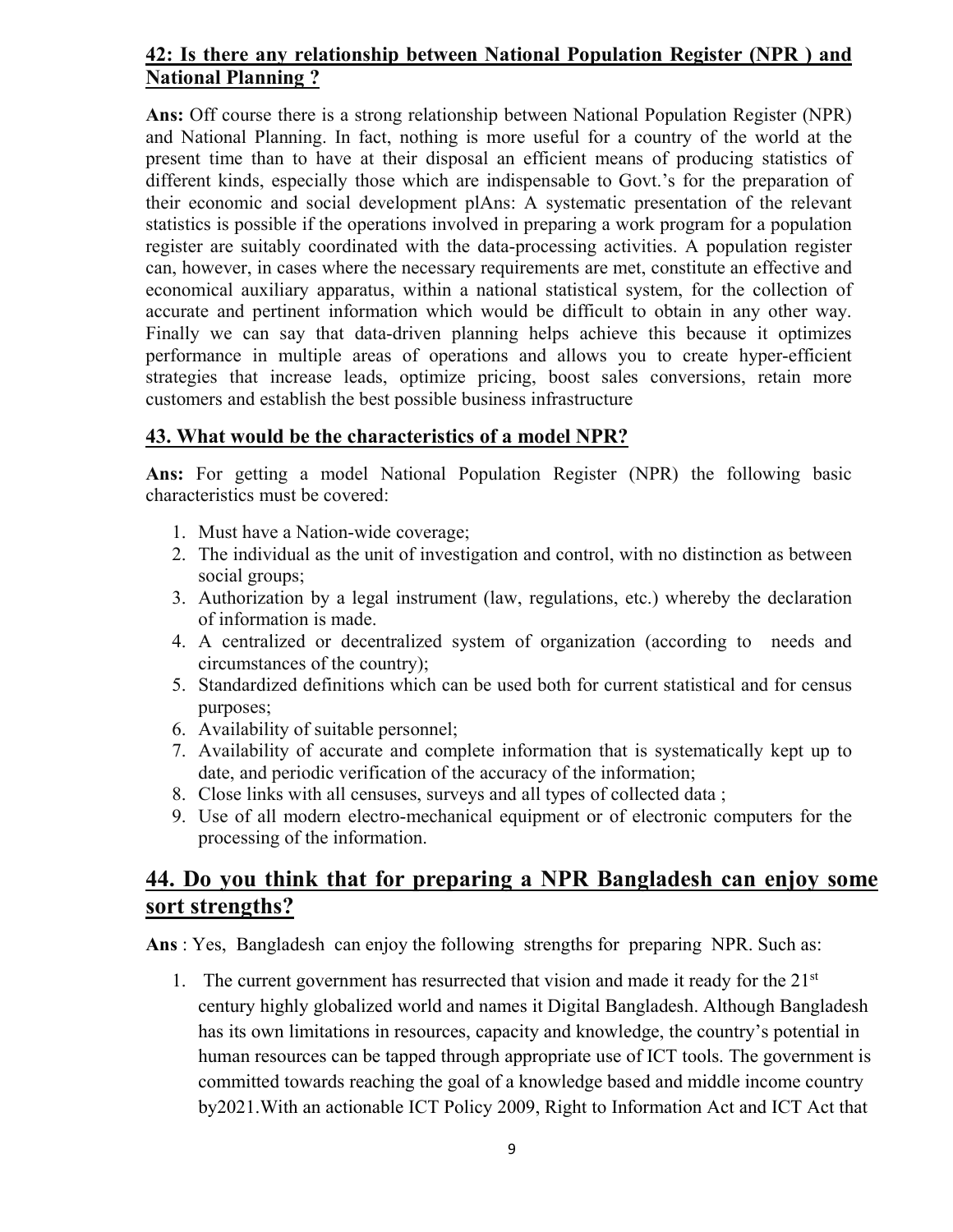provide the enabling environment for citizens' information access and e-commerce, a network of proactive and ready change agents in the Ministries, districts and upazilas, a number of initiatives that demonstrate the true concept and benefits of Digital Bangladesh, a technology-savvy young workforce ready to be guided and led, the country is staring at a tremendous opportunity to leapfrog. This would be a considered as strongest point in favor of NPR.

- 2. Bangladesh enjoys demographic dividend. The demographic dividend is the difference between the number of working-age-population aged 15-64 years and the number of non-working-age-population under 14 years of age and above 65 years of age. That is, if the number of working people is greater than the number of non-working people, then it is a demographic dividend. At present, the number of working people in our country is about 65 per cent of the total population. Demographic dividend refers to the growth in an economy that is the result of a change in the age structure of a country's population. The change in age structure is typically brought on by a decline in fertility and mortality rates. Demographic dividend occurs when the proportion of working people in the total population is high because this indicates that more people have the potential to be productive and contribute to growth of the economy. This demographic dividend period lasts a maximum of 20-30 years in a country. In other words, by 2040, the opportunity to achieve Bangladesh's economic growth at lightning speed by utilizing the demographic dividend will begin to decline. Bangladesh enjoys a population dividend having a strong young work force of its own. Such as at present populations 26.48% is within the age of 0-14 years: and 18.56 % is 15-24 . This young generation could be easily converted as ICT experts providing very low cost short training on digital devices like smartphones and tabs etc. and could be used as workforce for NPR.
- 3. At present National Household Database (NHD) and Census Database of various census is available, as well as GEO coding system are available having meta data in BBS. Other than this there are data of other surveys also in the hand of BBS. Through using technology for interconnection and interoperability these ready assets could be used.
- 4. Bangladesh is mainly a plain land having well communicated through roads and rivers except some very interior hills. Electricity, internet and mobile connectivity made it much easier. Due to easy communications any availability of transport any person could be physically identified at any moment. So establishing NPR would be much easier.
- 5. Various Ministries, Divisions , Departments, NGOs and Private, businesses and other organizations are preparing administrative data round the year for their own consumptions. These existing administrative data base could be connected and interlinked thus error free readymade data could be easily found. Thus it could enrich the volume of necessary data and dynamically updated for births, deaths and migration. Definitely there might be good data gap for NPR. By taking necessary steps by collecting the required additional data modern NPR could be established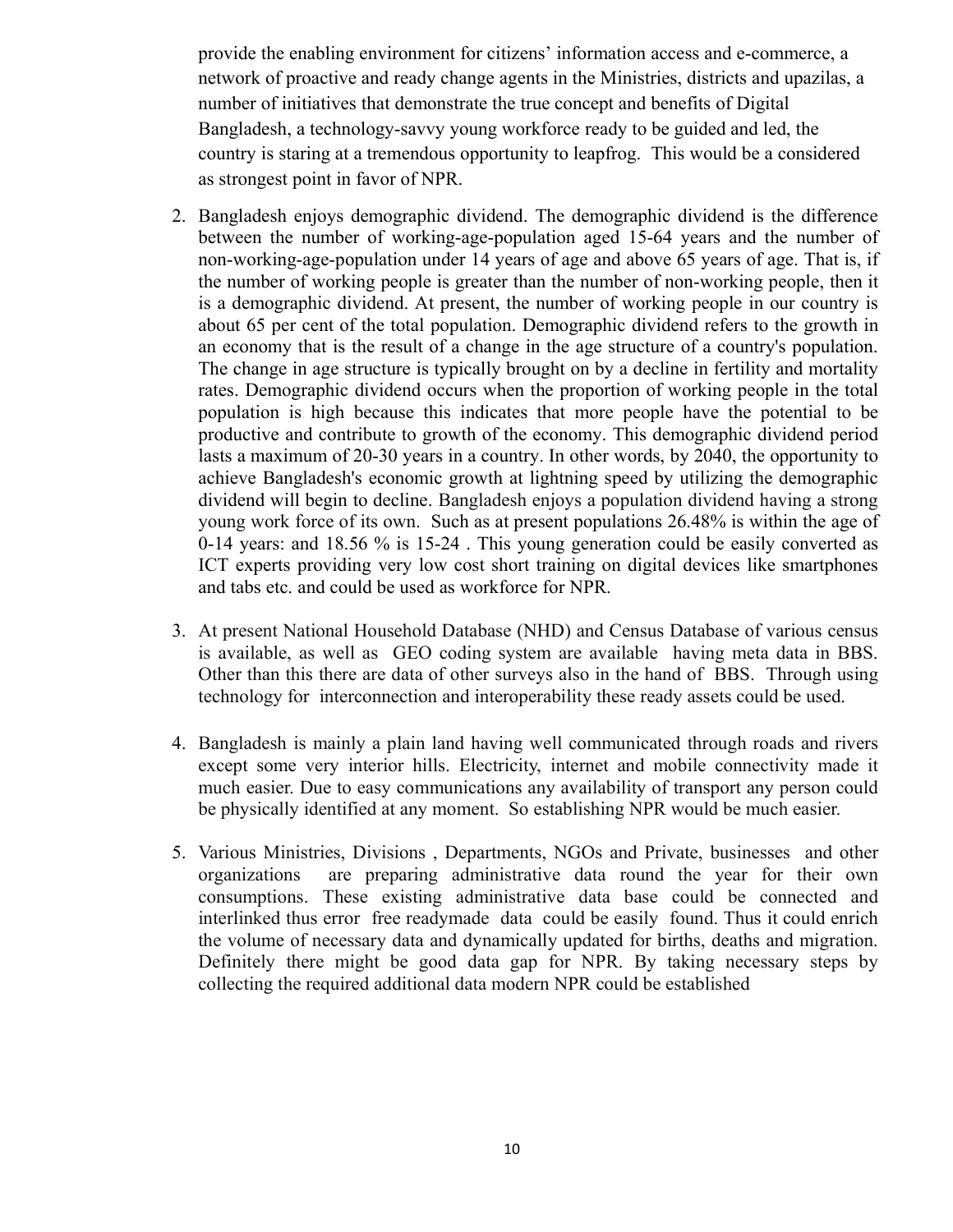### **45. Do you think that there might be any challenge for preparing an NPR?**

**Ans** : Every job has some challenges. NPR is not free from it.

We can consider these challenges in two ways: International and National.

#### **International:**

- 1. COVID-19 is a global threat for human beings existence in this globe . Huge involvement of voluminous fund is employed around the world almost every country for encountering this deadly virus. Bangladesh is not free from this threat. So prioritization of capital employment would be a new problem. Unfortunately, if the situation worsens then new global crises may more hamper the speed of the job
- 2. There is huge number of expatriate living and working outside the country. Some of them might not having a proper legal status . Collection of NPR data from the people around the world is a time consuming as well as expensive also. International relation and diplomatic relations with other countries would be new challenge for it

#### **National:**

1. NPR is a combination of a lot of data. For every human being separate database is needed. These data must be in a permanent and organized shape. Man may come and man be go, data will live long. If data once recorded it will remain long as human being exists on earth. Nobody is authorized to change any data except the sanction of NPR authority. Only view would be possible from any terminal of the world at any time, any moment. For this, an automated system must be established, proper logistic, well trained personnel are a must. For procuring need based logistic, transport, training and retaining the people would be considered another challenge .

2. Various organizations works on data. They must collect their data according to their requirement to face a particular situation . These collected data always might not fulfil the requirement of NPR. Through synchronization, and links and connectivity data could be connected and collected but there must be a big data gap, to fulfil these gap additional data needed to be collected again. Yes, the situation will vary case to case. So the situation must resolve as case basis.

3. Every organization has their set rules to run it. They have separate motive behind their collected data. Sometimes they follow strong principles regarding their mode of collection and secrecy. In case of Govt organizations it might be easy to handle because these are working under the same flagship of Govt. But in case of NGOs businesses and other social organizations motivation and implementation of NPR philosophy would be another challenge.

#### **46. What do you mean by a Family Tree? How it can be helpful for an NPR?**

**Ans**: A family tree is a chart representing family relationships in a conventional tree structure. It is a visual representation of a person's ( his/her ) family, tracing relationships to common ancestors. Visually similar to an org chart, this diagram is usually presented in a tree structure starting with one individual as the root. From the root, lines representing branches terminate in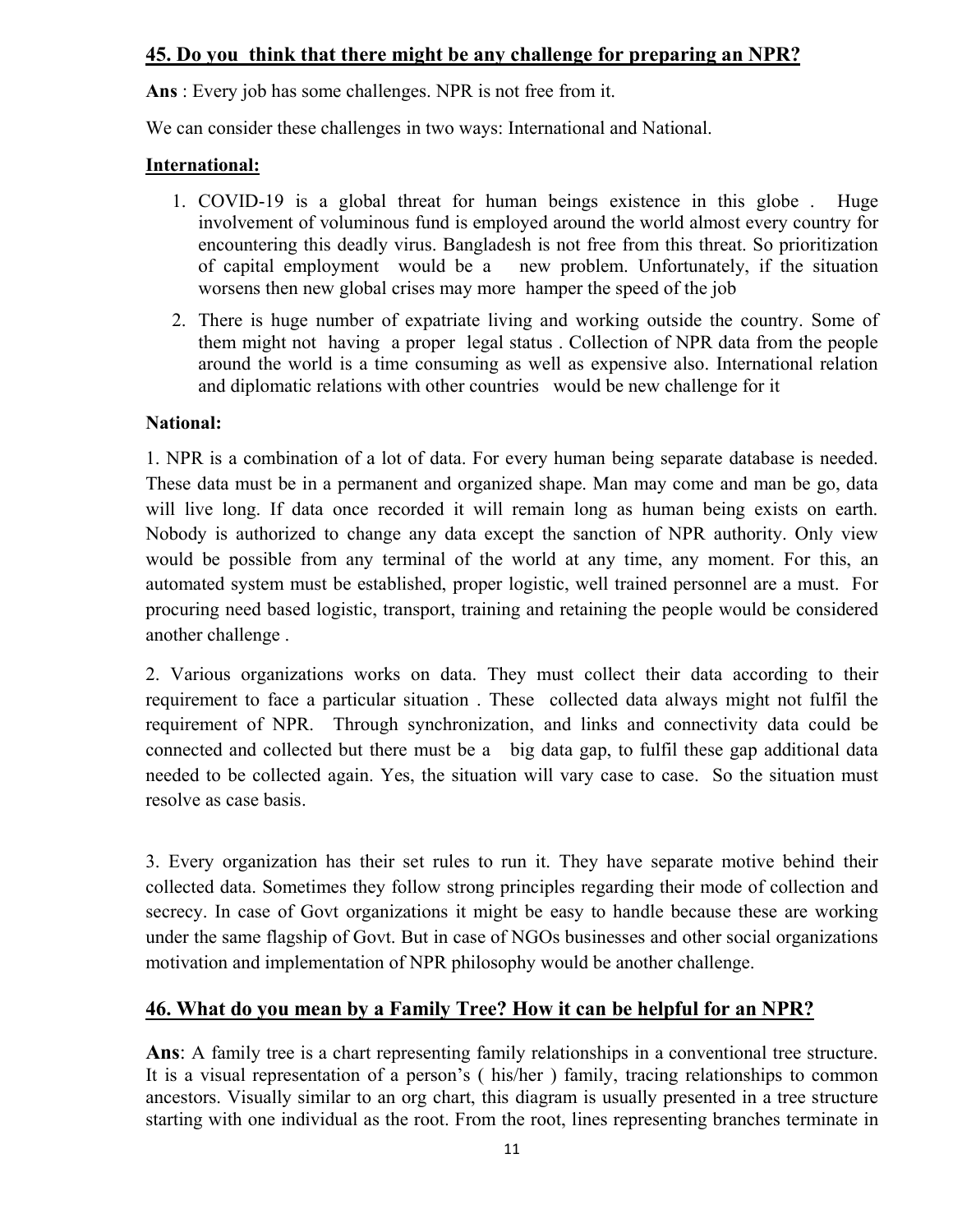boxes representing leaves. Each leaf represents individual family members with information such as birth, marriage, and death dates. It makes easy to record the people, places, and events that make up your family history and then share it with others. It can be used in many ways, such as;

- It helps to get some insight into who (a particular human) is and from where he came from,.
- It gives you a connection of heritage.
- It can help to trace genetics and family health concerns.
- It is a good exercise for learning about family history in relation to historical events.
- Helps to know about the family members whom they have never met or known.
- This increases the bond with the distant family members who are also a part of the family.
- One gets to understand the different relationships which are necessary for an individual.

# **47. What do you mean by DNA? How DNA record can be used in NPR or detection of a criminal?**

**Ans:** DNA (Deoxyribonucleic acid) is the hereditary material in humans and almost all other organisms. Nearly every cell in a person's body has the same DNA(99.9%). Rest 0.1%is used to detect diseases and information including crime records. The information in DNA is stored as a code made up of four chemical bases: Adenine (A), Guanine (G), Cytosine (C), and Thymine (T). Autosomal DNA (also called nuclear DNA) is packaged into 22 paired chromosomes. In each pair of autosomes, one was inherited from the mother and one was inherited from the father. Autosomal DNA is passed down from both the mother and the father and provides clues to a person's ancestry. DNA is contained in blood, semen, skin cells, tissue, organs, muscle, brain cells, bone, teeth, hair, saliva, mucus, perspiration, fingernails, urine, feces, fingerprints etc. A small amount of DNA can also be found in the mitochondria known as mitochondrial DNA or mtDNA. DNA testing is a method that takes samples of a person's DNA, which could be their hair, fingernail, skin, or blood, to analyze the structure of that person's genome. DNA can also be found from a fingerprint but the problem is only 35% of fingerprints have actually been typed. A DNA test is a test in which someone's DNA is analyzed, for example to see if they have committed a particular crime or are the parent of a particular child. The DNA test is performed by collecting buccal (cheek) cells found on the inside of a person's cheek using a buccal or cheek swab. The collector rubs the inside of a person's cheek to collect as many buccal cells as possible, which are then sent to a laboratory for testing.

### **48. What do you mean by inter-operability of data? How it can be possible in preparing NPR?**

**Ans :** Interoperability is a characteristic of a product or system, whose interfaces are completely understood, to work with other products or systems, at present or in the future, in either implementation or access, without any restrictions. Data interoperability addresses the ability of systems and services that create exchange and consume data to have clear, shared expectations for the contents, context and meaning of that data.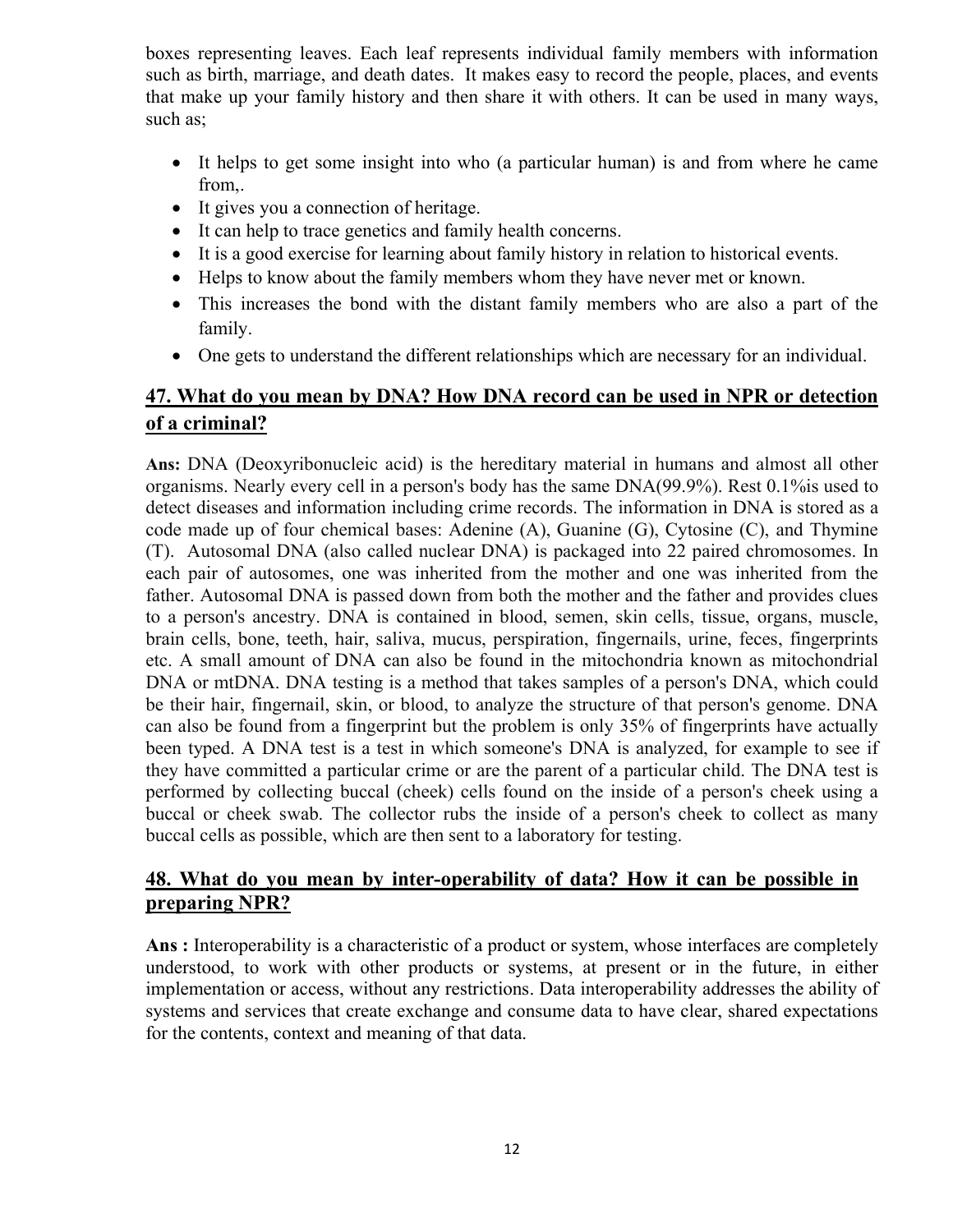Common Types of interoperability:

**a. Semantic interoperability**: This is the ability of systems to exchange and accurately interpret information meaningfully in order to produce useful results as defined by the end users of information automatically. Semantic interoperability is achieved when the structure and codification of data is uniform among all systems involved.

**b. Syntactic interoperability (Structural interoperability):** Systems that can communicate successfully through compatible formats and protocols. Tools that facilitate syntactic interoperability are recognized formatting standards, such as XML and SQL.

The benefits of interoperability include increased productivity, reduced costs, and reduced errors.

## **49. What do you mean by Meta data? Why and how it is used in NPR?**

**Ans :** Metadata means "data about data". It is the data providing information about one or more aspects of the data; which is used to summarize basic information about data which can make tracking and working with specific data easier. It is a set of data that describes and gives information about other data .It is used for discovery and identification. It includes elements such as title, abstract, author, and keywords.

Metadata gives the following information about the data it models or represents; What, When, Where, Who, How, Which and Why.

Many distinct types of metadata exist, such as;

- 1. Structural metadata is metadata about containers of data and indicates how compound objects are put together, for example, how pages are ordered to form chapters. It describes the types, versions, relationships and other characteristics of digital materials.
- 2. Administrative metadata is information to help manage a resource, like resource type, permissions, and when and how it was created.
- 3. Reference metadata is information about the contents and quality of statistical data.
- 4. Statistical metadata, also called process data, may describe processes that collect, process, or produce statistical data.
- 5. Legal metadata provides information about the creator, copyright holder, and public licensing, if provided.

# **50. What would be role of administration and much people in preparing and implementation of NPR?**

**Ans :** The NPR is a register of all 'residents' of the country, prepared at several levels — Local (Village/Sub-Town), Sub-District( Upa-Zila ), District, Division and National Level .The objective of the exercise is the create a comprehensive database of residents of the nation including their demographic particulars. The exercise should carry out under the supervision of Bangladesh Bureau Of Statistics (BBS), Under Statistics and Informatics Division (SID), Under Ministry of Planning of Government of Bangladesh. Demographic, biometric data and other necessary information must be collected and incorporated and permanently kept in a single digital hub. It will be done under the motto of no deletion only update. It is continuous and permanent record must be updated every time. If anyone get born new database will start but if somebody dies, no data will be deleted from the system. It can be viewed from any terminal of